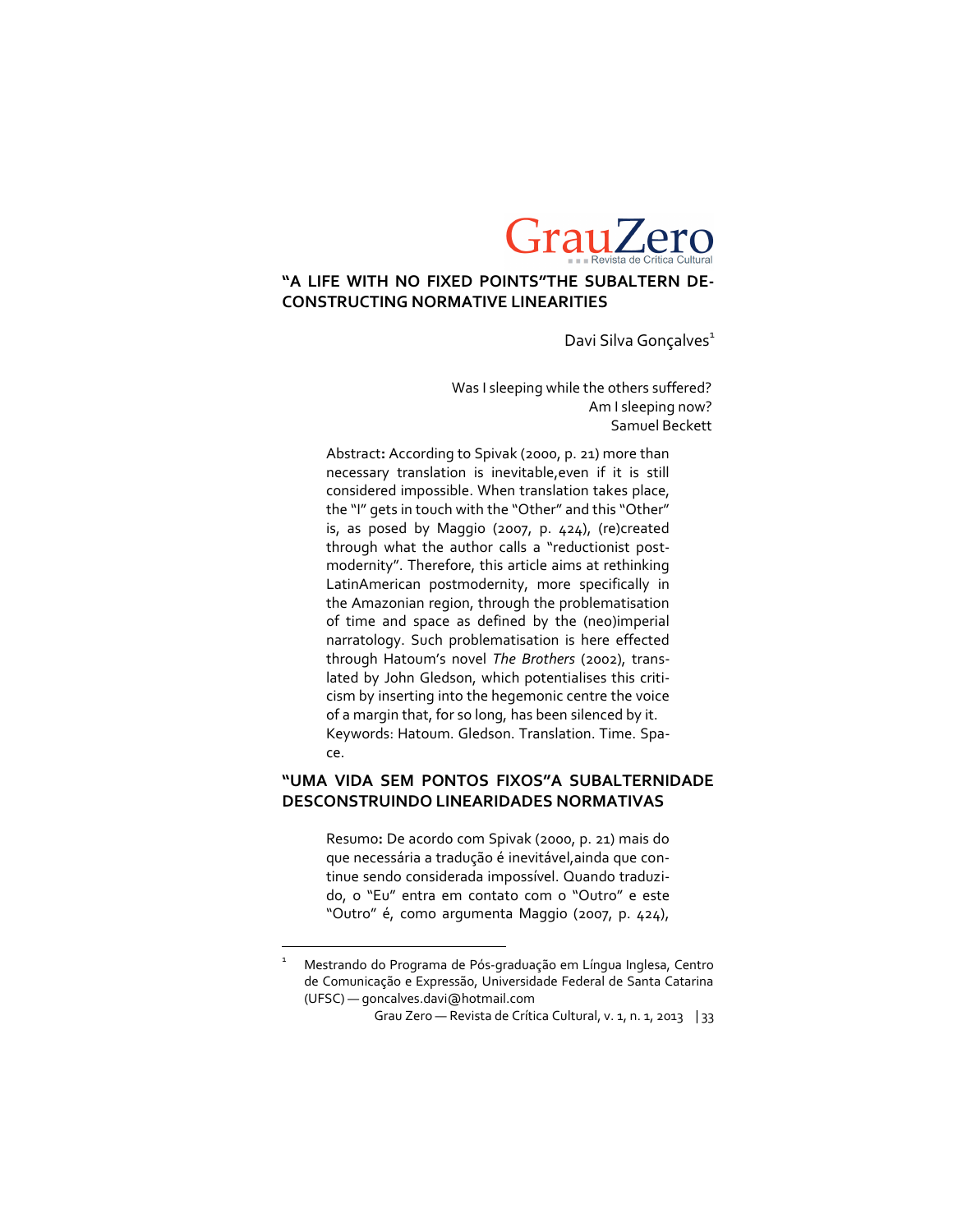(re)criado através do que o autor chama uma "pósmodernidade reducionista". Sendo assim, este artigo visa repensar o pós-modernismo na América Latina, mais especificamente na região Amazônica, através da problematização do tempo e espaço como definidos pela narratologia (neo)imperialista. Tal problematização é aqui realizada através do romance *The Brothers* (2002), escrito por Milton Hatoum e traduzido por John Gledson, que potencializa esta crítica ao inserir no centro hegemônico a voz de uma margem que, por tanto tempo, foi por ele silenciada. Palavras-chave: Hatoum. Gledson. Tradução. Tempo. Espaço.

The problem to be investigated by this article has to do with the deconstruction of hegemonic chronologies that the novel *The Brothers* (2000) — written by Milton Hatoum and translated by John Gledson — promotes. According to Maggio (2007, p. 424) "Whereas the West marches forward in the temporal world, the colonial world isalways fixed, regardless of the 'movement' of time. 'Civilization,' 'progress,' and even 'self-identity' itself always eludes the subaltern". Therefore, the temporal and spatial condition of the Amazon, which does not seem to fit in the Imperial narratology—that imposes ultimate "development" for a region and people to become meaningful—is somehow lost in the middle of postmodern mobility; if development allows hegemony to know exactly where to depart and where to go, it gives places like the Amazon no reason to be: "The West is defined by its differentiation between the 'present,' 'past,' and 'future,' as well as a sense of the other. The colonial world has no such selfidentity, at least as the Western viewer perceives it" (MAG-GIO, 2007, p. 424).

When one thinks of the most recurring events taking place in this "colonial world" wherein we live, it is second nature to deem the process of hegemony being translated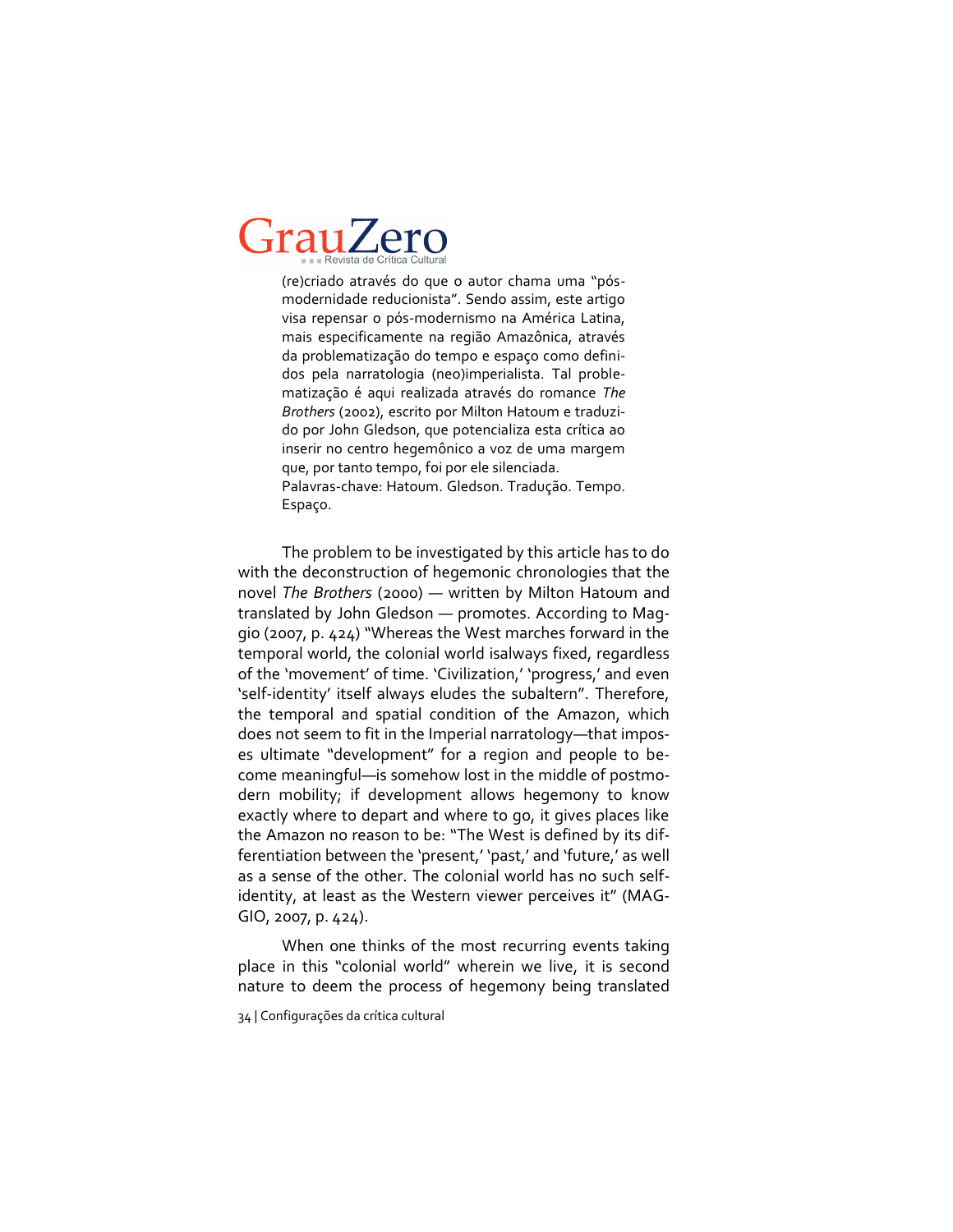

into subalternity of paramount importance for relations of power—which reinforce Western control over time and space—to be maintained. On the other hand, the neoliberal tradition—which has been repeatedly empowered by Western influence as for it to impose its financial superiority generates a "spirit of independence"; and through such "spirit of independence […], essential ingredient for the daily maintenance of a democratic polity […], subalternity may painstakingly translate itself into a hegemony" (SPIVAK, 2000, p. 22). That is, the outcomes of hegemonic domain comprise the possibility of a tricky inversion in its functioning, when those who are not usually heard are given the chance to, through translation, discredit hegemonic philosophy as it has once discredited theirs.

Therefore, "if cultures separated by large intervals of time are not the same cultures even when they exist in the same geographical location, speak a language with the same name, and call themselves by the same name in the same language" (COULTHARD, 2012, p. 96), the overall purpose of the essay is to identify how the Amazonian existence per se is a token of chronological disruption. If nationally the region is already interpreted as pristine, backward, primitive—if we seem to occupy the same space but controversially are apparently in distinct "times"—internationally it is considered even more temporally and spatially distant. Analysing *The Brothers* in the terms of Halberstam's (2005, p. 6) definition of queer time and place, I aim at problematising concrete temporal and spatial constructions regarding the Amazon; in order to do that effectively, my goal is to identify what is it that makes the boundariesdelimited by the narrowness of Imperialist ideological conceptions regarding both time and place so questionable.

My specific purpose, thus, is to investigate how the characters Nael (the narrator, a c*aboclo* who does not know which brother is his father), Omar (one of the eponymous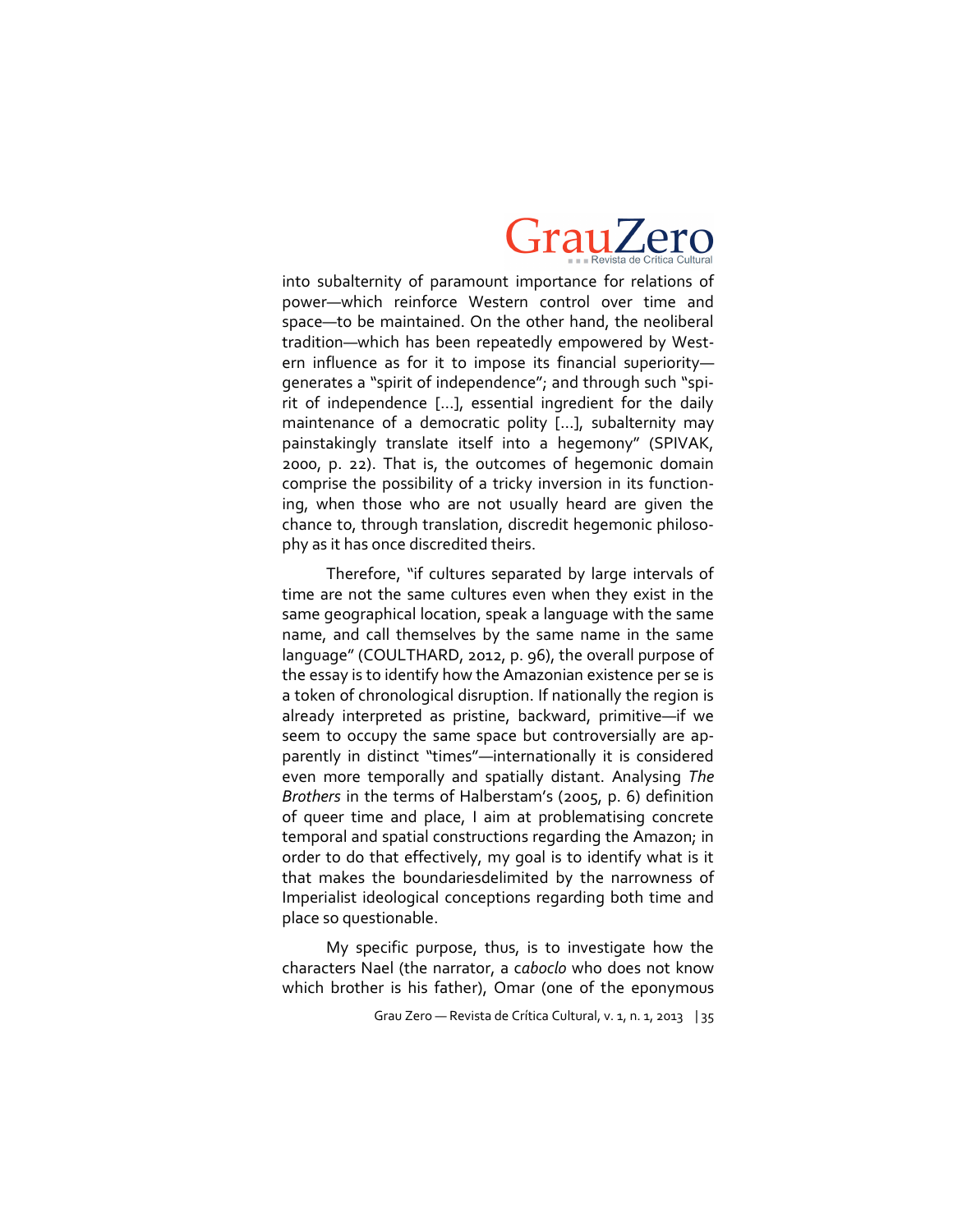brothers, attached to the Amazon and skeptical towards progress), and Domingas (Nael's mother, an Indian who works for the brothers' family as a maid and who, as a teenager, has been raped by one of them) problematise the notion that the subaltern does not speak, that he/she does not have a voice or is not potentially capable of generating social awareness and, thence, change. In the words of Maggio (2007, p. 437), concerning the subaltern, "one must first decide to recognize the language of communication as a valid mode. In other words, we(st) must try hard to listen to people in all of their forms of communication. The subaltern speaks all the time: We are simply unable to hear them".

Western lack of interest in deciding to recognise the subaltern as able to speak for itself can be overpowered by what Spivak (2000, p. 22) calls "the imperative to translate": "Sometimes I read and hear that the subaltern can speak in their native languages. I wish I could be as self-assured  $[...]$ . No speech is speech if it is not heard. It is this act of hearingto-respond that may be called the imperative to translate". According to her, it is easy to "assert this in English". The general context for this investigation comprises, therefore, *The Brothers*' discursive potential after translated to this very same language which so often has ignored other voices. The novel's problematisation of hegemonic notions regarding postmodern space and time are put into the system's core by Gledson's (re)textualisation, which allows the margin to be centralised as to discredit the fallacious armour of such centre.

Finally, having briefly defined the general context of the article I shift now to its specific one which encapsulates all that discussion regarding postmodern time and space specifically in the Amazonian region. The Amazon is meaningful not only in what regards Brazilian epistemologies, but actually everywhere else; for those who are close to it and for those who are distant, since identity is constructed by that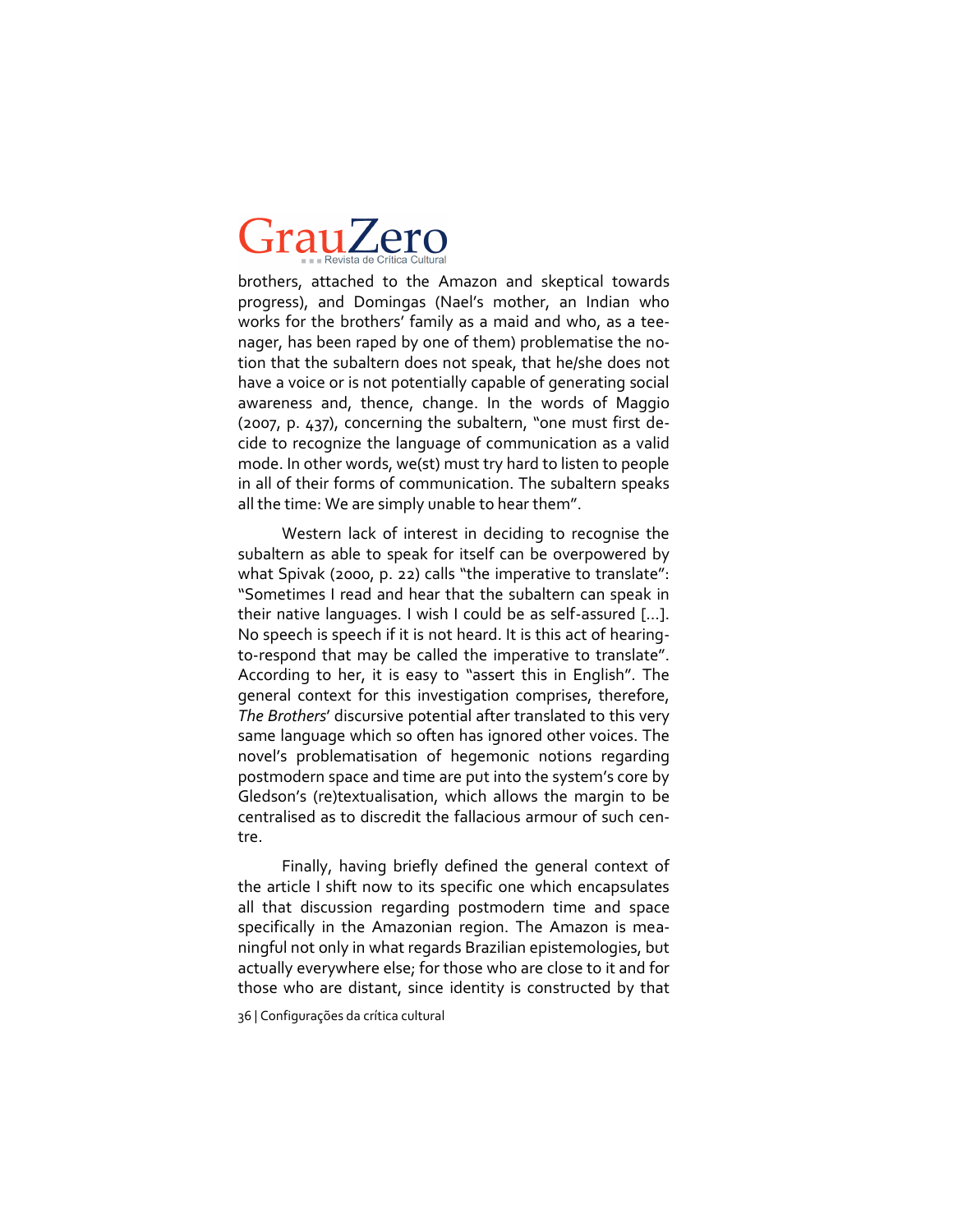

which is seemingly part of our "Selves" just like it is by that which apparently is part of the "Other". One needs only to think of a mirror where the "Self" is looking at an "Other" which is being reflected. This projection of the "Other" is no more than a negative reflection of the "Self"—the contrary image—whose existence, as a fictional image,depends on the existence of the "original"—the source text—and, as importantly, on the existence of the mirror—the translator.

Nevertheless, the mirror is not neutral, each mirror projects a distinct image;Maggio (2007, p. 436) asserts that "a notion of translating the subaltern recognizes that the Western translator is always a self-aware contingent mediator […] constituted by the other, or the subaltern, and that the subaltern is also constructed vis-à-vis its relation to the dominant groups". To translate the subaltern is to allow it to speak, and the attempt to show how such voice can make a difference when uttered through the megaphone of hegemony encompasses the discussion proposed by this article. Time, space, postmodernism, development, achievement, business, self-satisfaction, and etc. are all buzz words generally taken for granted as legitimate; being offered an opportunity to raise awareness to the existence of deviances—that ramify from their inflexible structure—might give one the chance to realise how biased such words can be and, who knows, to ultimately discredit their validity. That's "all" I hope to do.

#### **"No Fixed Points": On the Space and Time of the Amazon**

Judith Halberstam (2005, p. 6) argues that "[a] 'queer' adjustment in the way in which we think about time, in fact, requires and produces new conceptions of space […]. By articulating and elaborating a concept of queer time, I suggest new ways of understanding nonnormative behaviours". Omar's behaviours are, since the beginning of Hatoum's nov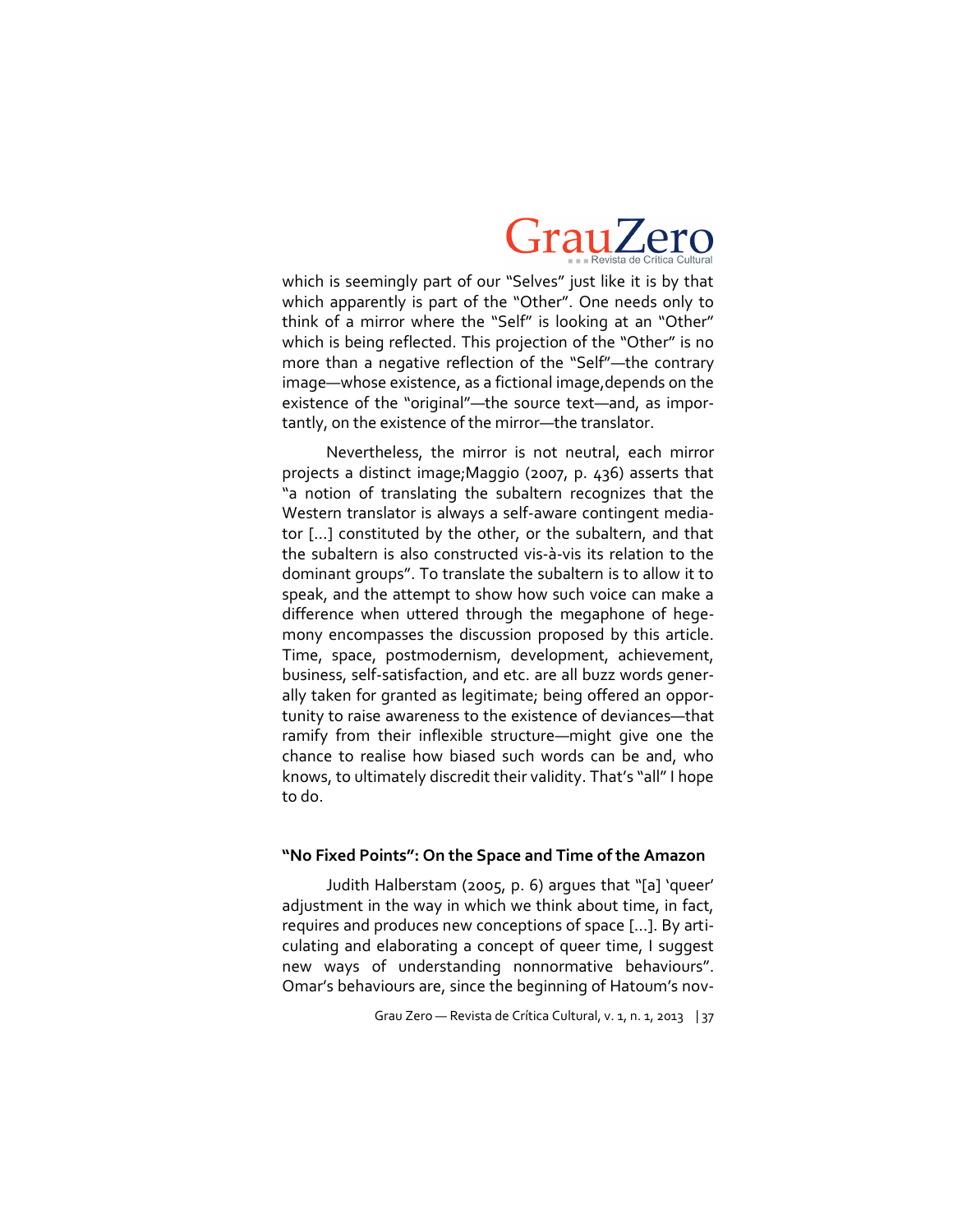el, far from normative; and his intense attachment to Amazonian "past" and lack of belongingness to the structured temporal inevitability of Amazonian "future" allows us to scrutinise the conflicting nature of Amazonian "present". Nael too, as a narrator, does not belong to a structured time narratology, that is, his non anachronic position characterises him as a more abstract than chronotopic viewer.

Regarding the definition of "Queer space" Halberstam  $(2005, p. 6)$  explains that it "refers to the place-making practices within postmodernism in which queer people engage and it also describes the new understandings of space enabled by the production of queer counterpublics". Nevertheless, to think of postmodernism in Latin America is not a simple task whatsoever since the Imperialist geo and sociopolitical construction of its queer spaces tend to become a major hindrance for its entrance in postmodernity as potential postmodern discursive contributors.

It is second-nature for one to think of postmodernism as a synonym for fragmented identities, hybridity, transition, and mobility and to believe that, in the contemporaneity, these features apply to everyone. But when we(st) discuss such issues it is important to be aware that there are certain difficulties faced by some who cannot be so easily acknowledged as exactly inserted in what we understand as a postmodern moment; "some" people—those who are marginalised for their deviating character—are not given the opportunity to "realise" that they are in a postmodern time and space because there are external factors hindering such a process. Stein & Stein (1970, p. 177) imply that this transitory hypothesis is difficultly taken from the centre to the margin of time and space since "for Indians and most mestizoes socio-economic disadvantages represented great barriers to mobility".

38 | Configurações da crítica cultural That is, notwithstanding the transitory nature of postmodernism per se, LatinAmerican regions' engagement as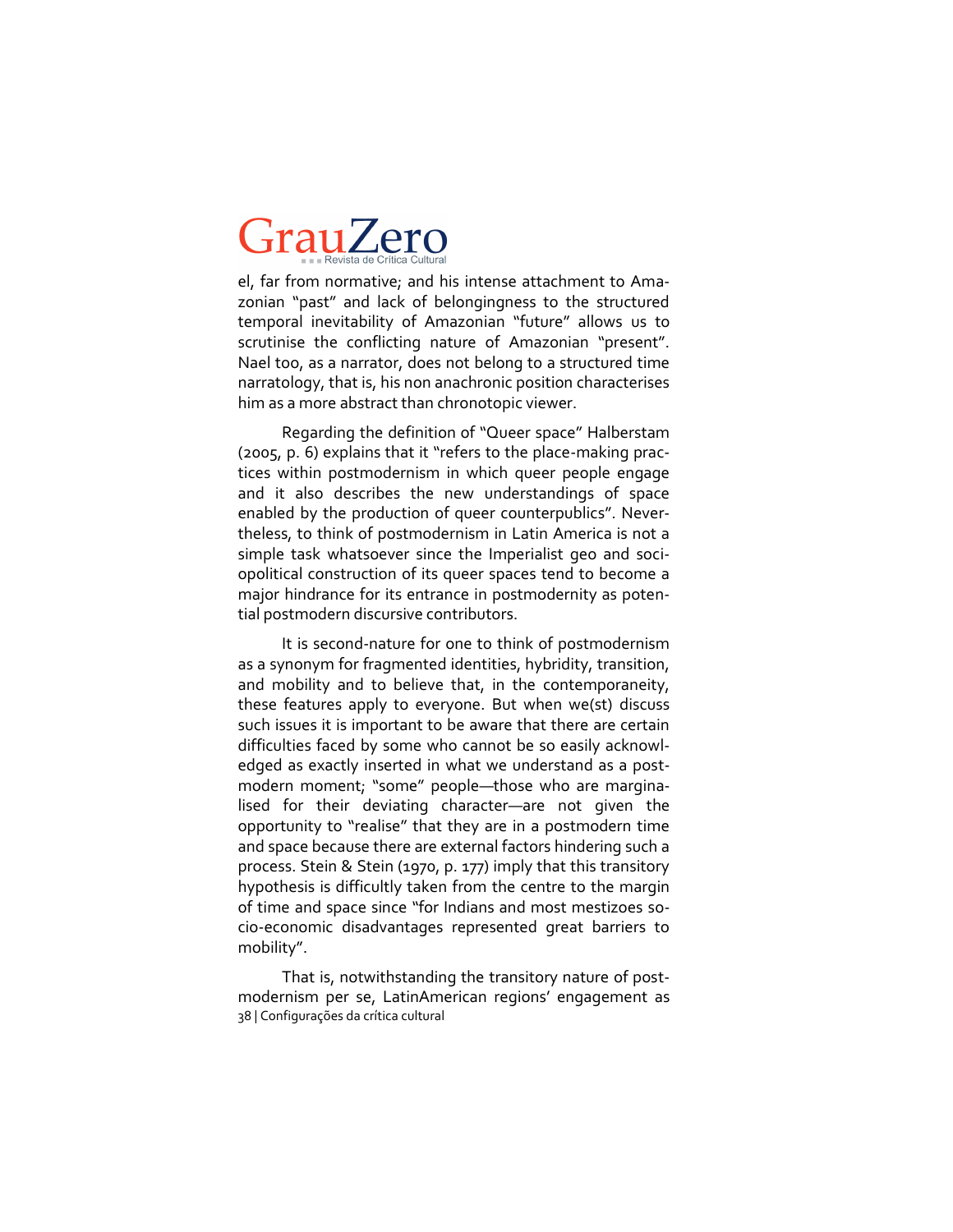

acknowledged, noted and/or acclaimed participants might be disabled by hegemonic tradition. In *The Brothers* it is as if the Amazon did not belong anywhere, since the Amazonians are gradually forced to forsake both their present and past due to a future that is not theirs at all. When Omar walks through the streets of Manaus he stares "shocked and sad, at the city which was maiming itself as it grew, distancing itself from the port and the river, refusing to come to terms with its past" (HATOUM, 2000, p.264). This point is raised by Colás (1994, p. 6) when he argues that "since we cannot recall the past out of which our present was shaped, we lose our sense of the present as changeable. We therefore weaken our capacity to formulate projects for new futures. We are left immobile as political subjects".

Most characters in Hatoum's novel—whose greatest will is to categorise everything within the temporal and spatial frame imposed by hegemony—are, indeed, immobile; they have accepted to regard their temporal and spatial interactions the way they are normatively supposed to; in their view, anything or person that goes against such an order must be reinserted in the system. Watching the behaviour of Halim—the brothers' father, who is never saving a penny, who is "not stinting on food, on presents for Zana [his wife, and the brothers' mother], on things children asked for" the narrator asks himself: "How was he going to get rich? He invited friends over for games of *tabule*, and it was a real feast, nights that went on into the early morning, with endlessfood" (HATOUM, 2000, p. 49). Notwithstanding the fact that Nael's view over this matter slowly changes during the novel—since he becomes gradually able to questionothers' and his own beliefs, the reader can easily notice that the narrator is not devoid of this bias whatsoever; on the contrary, he often endorses normativity:

[L]iving in an old motorboat, rented, really cheap. They [Omar and his girlfriend] slept in the open air on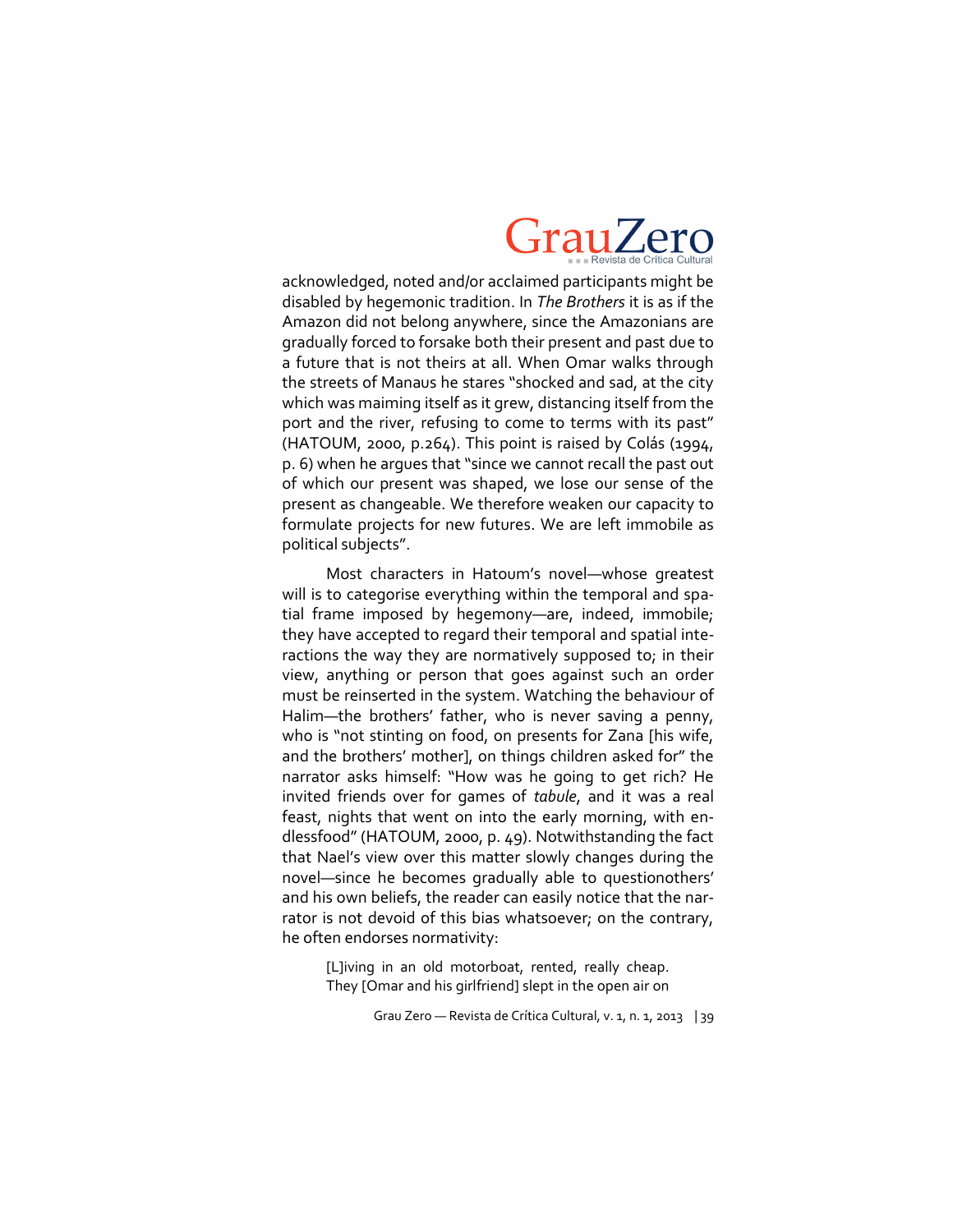deserted beaches, wherever they moored their boat. Could they go through life like this? […] They fished in the deserted branches of the Anavilhanas, laying their net near the boat, gathering the fish before dawn. They lived an amphibious existence, clandestine, both of them in a dignified poverty, with no set time for anything. Unfettered and free, their life had no fixed points (167).

Living a life "with no fixed points", Omar seems to accept the identitarian fluidity that he shares with the Amazon. Is such a condition positive or negative? It is difficult to think about a right answer for this question unbigotedly. Perhaps Halberstam (2005, p. 6) said it best when he defined "postmodernism as simultaneously a crisis and an opportunity—a crisis in the stability of form and meaning, and an opportunity to rethink the practice of cultural production". That is, the postmodern condition of the Amazonian space and time, of this piece of Latin America, allows Omar to "misbehave" in what concerns normativity; and the fact that he dares to submit himself to dissonance with traditional life habits, if one compares to hegemonic ones, problematises the Imperial view that existence can only follow a unified, flat, and unilateral path.

40 | Configurações da crítica cultural This ontological possibility can only take place if one thinks of postmodernism not operating in mighty, colonial, and developed countries, but specifically in Latin America. The impossibility of pondering upon postmodernism as endemic to society as a whole is highlighted by Colás (1994, p. 7) when he poses that the main drawbacks of underdeveloped regions end up triggering what he sees as its main assets: "The Third World returns from its annihilation, paradoxically, to serve as the cultural source for historical rethinking". Even though, as well noticed by the narrator, "the future, or the notion that it held out great promise, melted in the sultry Amazon air" (HATOUM, 2000, p.123); in a way it is only in places such as the Amazon, which have still not been com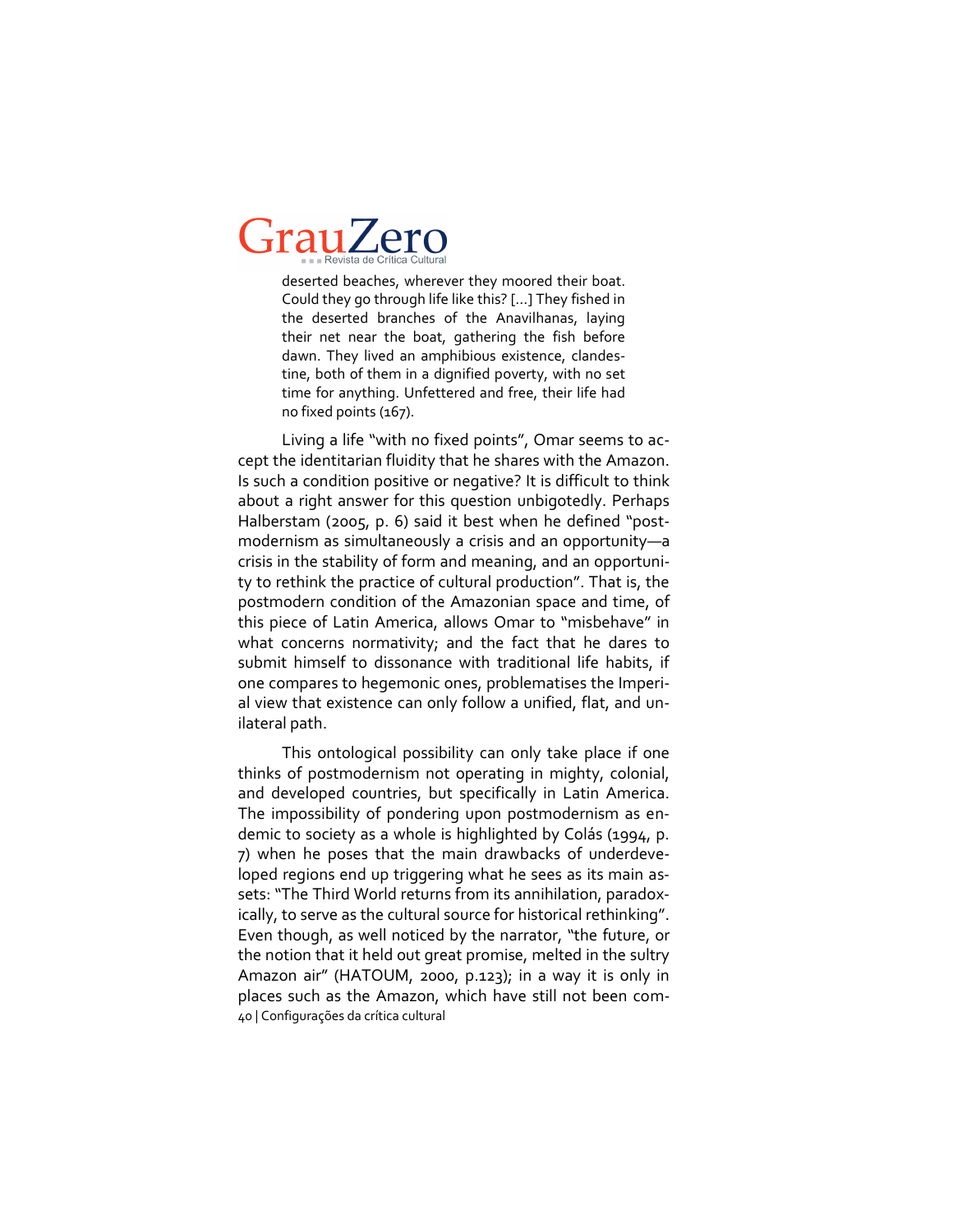

pletely reformulated by neoliberal values, that people like Nael, Omar, or Halim, "who never wanted more" money than it "was necessary to eat" (HATOUM, 2000, p.122) are still able to speak; and, perhaps—if only we allowed, to have their voices being heard.

Therefore, from this initial analysis we can already suggest that Omar does not deal with time and space as the Imperial tradition thinks he should. He was obviously not accompanying the "great" changes happening in Manaus, as this dialogue between his mother and himself suggests: "Manaus is full of foreigners, mama. Indians, Koreans, from the interior of the state… Everything's changing in Manaus'. 'That's true… only you hasn't changed, Omar. You're still a mess; look at your clothes, your hair" (HATOUM, 2000, p.222).

Regarding this abnormal characterisation of Omar, perhaps we could say he fits in no time and space if not in a queer one since, according to Judith Halberstam (2005, p. 1), "queer uses of time and space […] develop according to other logics of location, movement, and identification". This is maybe why for the narrator it is so difficult to understand Omar's "excessive hostility to everything and everyone in this world" (HATOUM, 2000, p. 263), since, fitting in or out in "this world" is not optional, at least not "logically". The impression left for the reader, mainly when Omar is arrested after Yaqub's (his "civilised and educated" twin brother) "revenge" at the end of the novel, is that what Omar misses is not available any longer, he misses an Amazon that remains in what seems to be an unachievable past, beyond the chronologic line of Western progress and development: "Sometimes, in the small window in the wall, the frond of an assai palm moved, and he [Omar] imagined the sky and its colours, the river Negro, the vast horizon, freedom, life" (HATOUM, 2000, p. 260)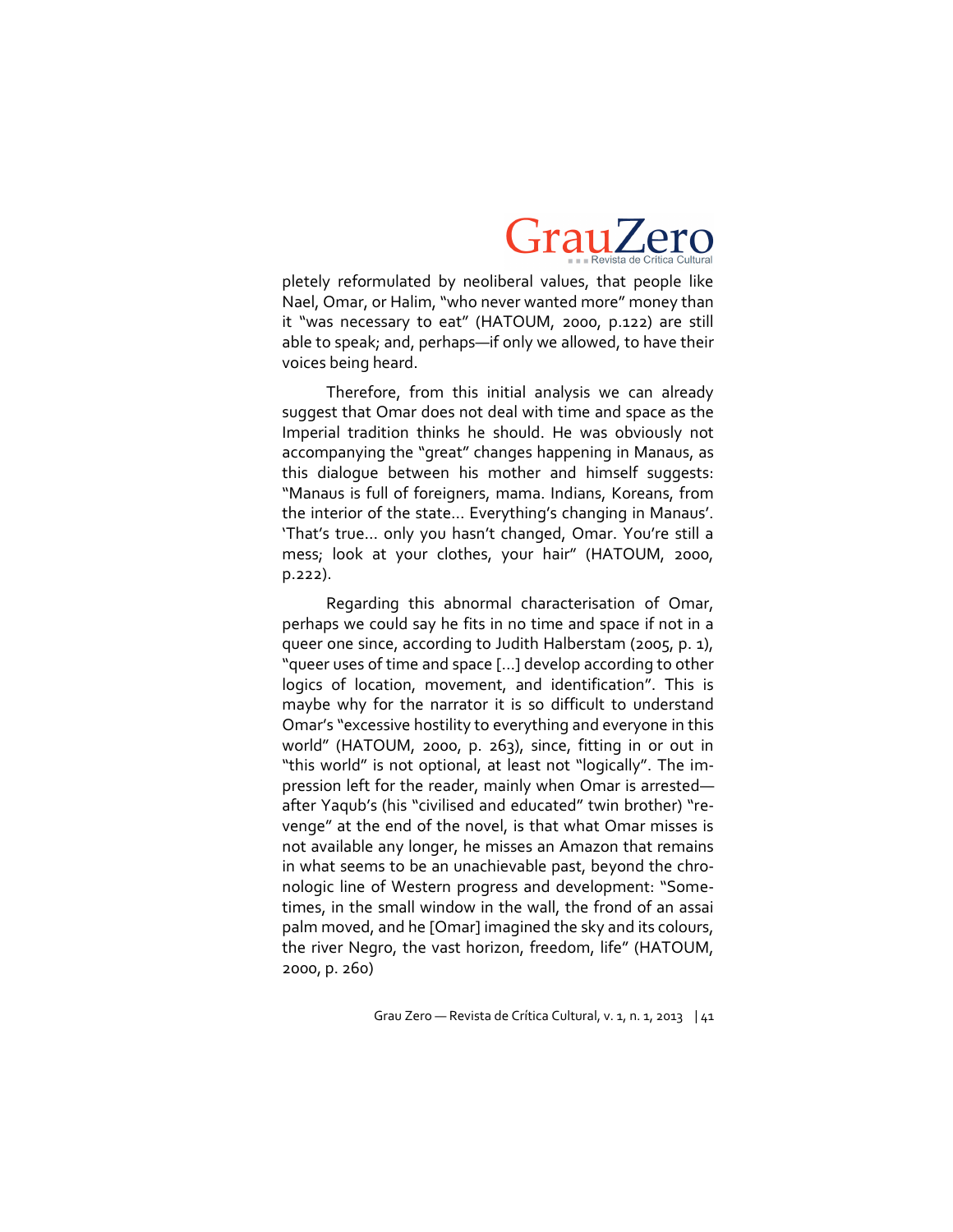The manner in which Omar interacts with the landscape is indeed peculiar, he seems to be aloof if compared to hegemonic values, nevertheless, his lack of connection with civilisation seems opposed to his deep connection with Manaus. The next excerpt concerns one day when Nael observers his working in the garden and, insightfully, shares with the reader the deconstruction of the prejudiced and selfinterested character he had previously believed to belong to the brother.

From time to time he [Omar] dropped the rake and the machete to appreciate the beauties of our garden: the river Negro curassow that Domingas liked so much, roosting on a high branch of the old rubbertree; a chameleon crawling up the trunk of the breadfruit tree, stopping near a nest of black-tailed trogons, where the hen-bird was sitting. On the ground near the fence, Omar grubbed for the rose-apples and red flowers that fell from the neighbouring garden. He filled his hands with the little pink fruits, and hungrily bit into the ripe ones, purple and fleshy. The children from the slum came to plague him: a grownman like him, on all fours, smelling the flowers, twisting the *ingás* and sucking their white berries. He would stop, too, to dig in the earth, just for the sake of it, perhaps to get the smell of the humidity, strong after the rain. He enjoyed this freedom, and even made you feel like doing the same. […] He spent a good time this way. Sometimes he smiled, almost happy, when the intense light of the equatorial sun blazed in the garden (203-204; 220-221).

42 | Configurações da crítica cultural The narrator's graduate but slowly-growing sympathy towards Omar indicates that he has finally learned to admire some features of his personality and behaviours, controversially especially those that make him so different from the other twin. Omar spatial and temporal bonds seem to be not with the future but with that time and space which surrounds him. He does not really take into account the vast possibili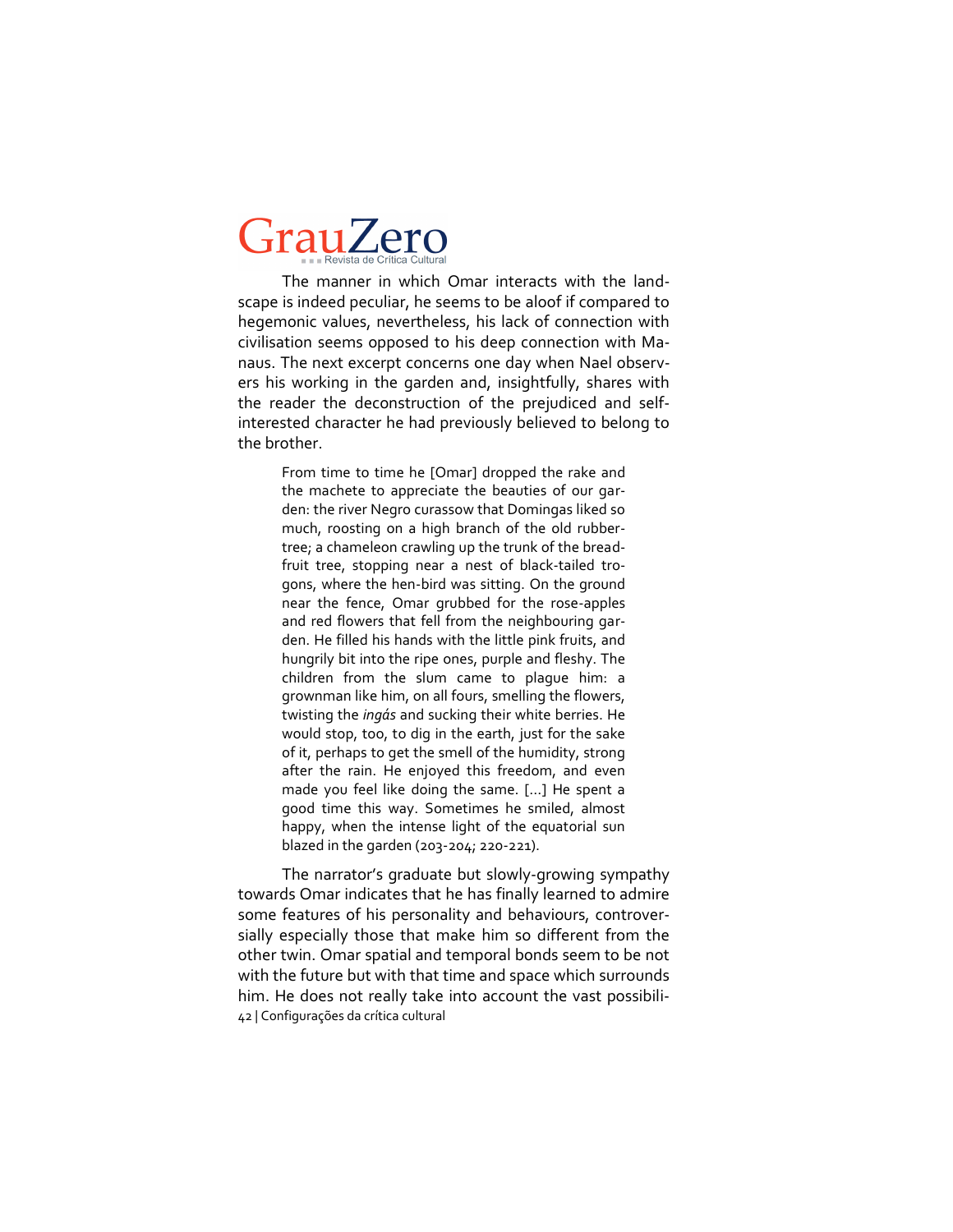

ties of visiting distinct places or planning on profitable prospects given by the modernisation of Manaus, different from his brother—who embraces such a cause.

Halberstam (2005, p. 2) argues that the constantly diminishing future creates a new emphasis on "the here, the present, the now, and while the threat of no future hovers overhead like a storm cloud, the urgency of being also expands the potential of the moment and […] squeezes new possibilities out of the time at hand". In the end, Omar, Halim, and even Nael, who, notwithstanding his initial support on ideas of development and his first discrediting of Omar's "backward" and counter-hegemonic conduct, prefer to keep their distance from "the engineering and progress Yaqub aspired to". When the story is over the former is arrested, the second dead, and the latter dispassionate about the future, a future that he himself ends up describing as what it is indeed: a "never-ending fallacy" (HATOUM, 2000, p. 263).

### **"Far from Voices, Threats, and Orders": Postcolonially Queer**

Grau Zero — Revista de Crítica Cultural, v. 1, n. 1, 2013 | 43 It is vital to understand how queer perspectives initially responsible for exposing the diminishing future of those whose sexual identities are non-normative—and postcolonial ones—which has broadly discussed those whose racial and socio-economic temporalities are nonnormativecan and should be seen here as thoroughly and deeply interconnected. The hypothesis here is that, due to the parallels that might be profitably drawn, the postcolonial site is also one of queer temporality. One of these chiefly parallels is the fact that, just like it happens when one thinks about the already discussed queer time and space of the Amazon and Amazonians, "the postcolonial […] value liesprecisely in its refusal of this 'here' and 'there', 'then' and 'now', 'home' and 'abroad' perspective" (HALL, 1996, p. 247). While the separation of time and space allows social relations to be lifted out of their locale, "place"—which is in some senses left behind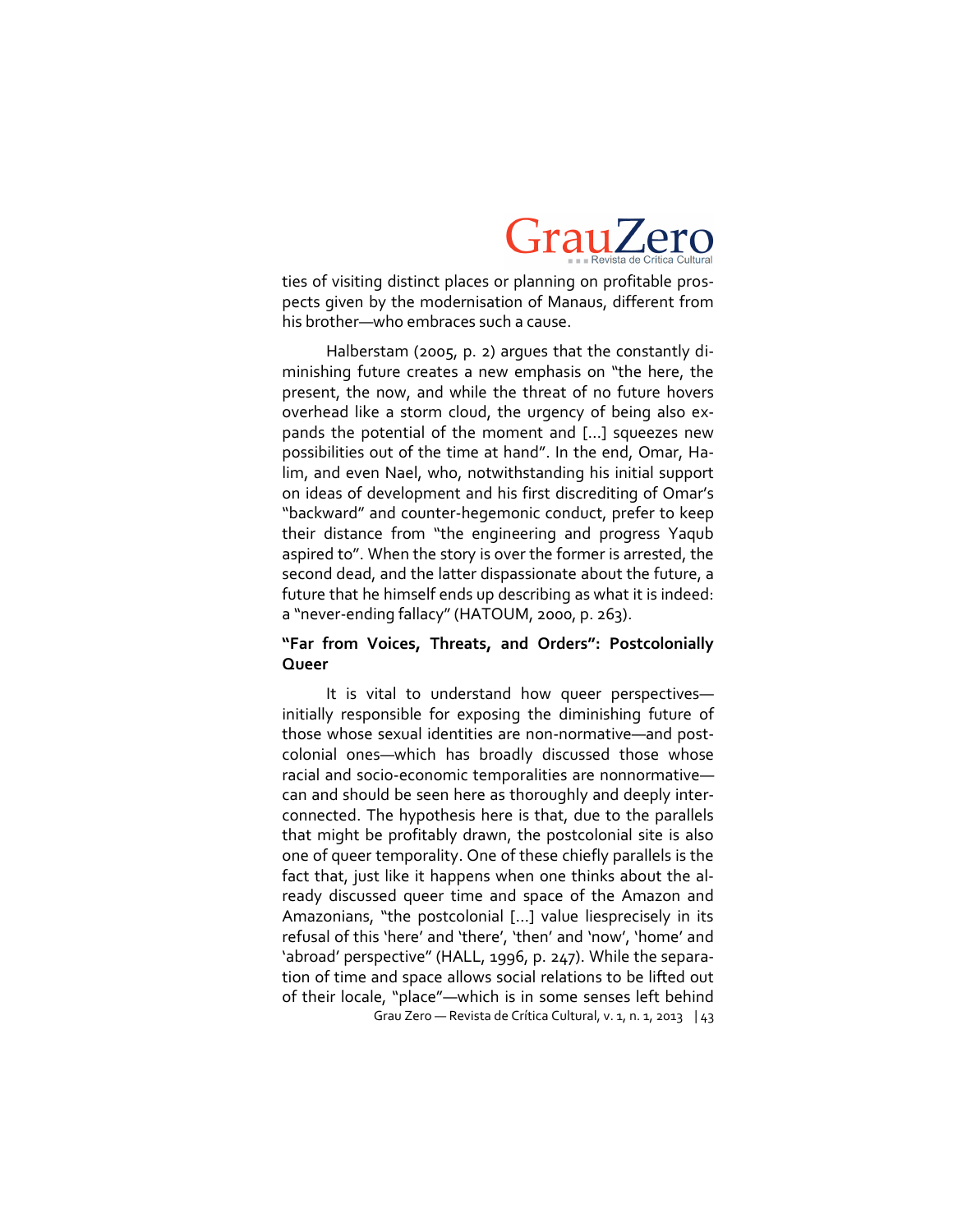by modernity—becomes an anxious and contested site of the link between language and identity, a possible site for those local realities that the universal separation of time, space, and place leaves virtually untouched (BILL, 2007, p. 162).

Moreover, if one takes into account Omar's queer behaviour concerning the modernisation of Manaus, Domingas' spaceless and timeless existence as half savage and half civilised in the postmodern Amazon, Halim's unnerving inaptitude to fit his values in a world where such values have become disposable, Rânia's attempts to evade the advent of an even more male chauvinist-despite so-called neoliberalculture, and Nael's shifting observations regarding the confusing atmosphere that surrounds him, it becomes clear through these characters' institutionalisation and silencing that they have been paradoxically enslaved by modernity in the postcolonial moment.

These characters are strongly marked by such paradox; the "liberal" world, wherein they have been popped in, has controversially "liberated them from their freedom", transforming their history into a past that can no longer be achieved materially, physically, but only recollected by a lingering but innocuous nostalgia that permeates their murky existence. As mentioned beforehand, the autonomy the system of "insertion" gives to some is fairly distinct from the one given to others; and characters as Domingas have to deal with the fact that they are not only being enslaved by such system but also being given the opportunity of watching the ones who are unfairly making the most of it:

> She [Domingas] pointed to the hoatzins nestling in the twisted branches of the aturiás, and jacamins uttering strange cries as they cut across the magnificent sky, heavy with clouds. My mother had not forgotten these birds: she recognised their sounds and names, and looked eagerly at the vast horizon up the river, recalling the place where she had been born,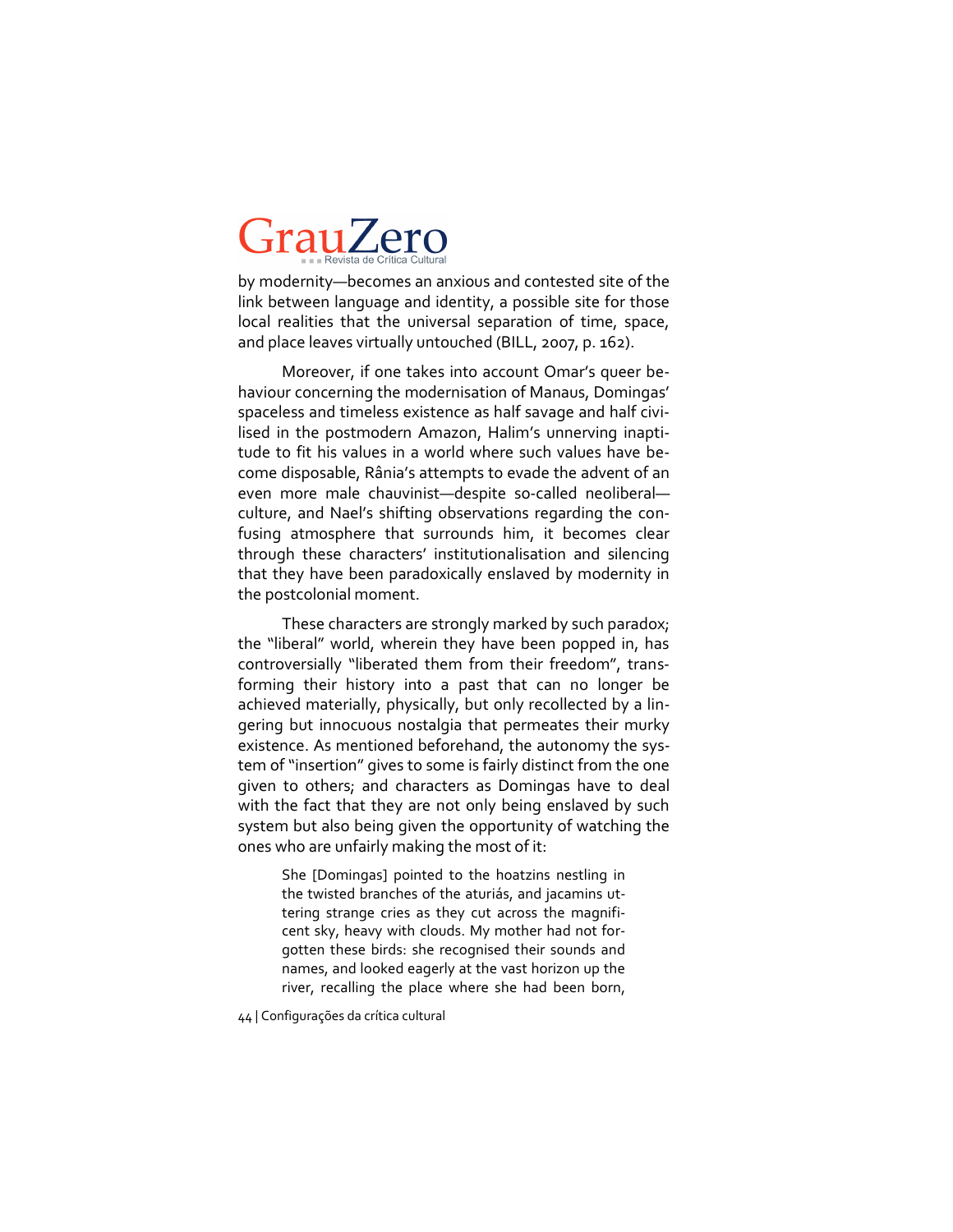

near the village of São João, on the banks of the Jurubaxi, an arm of the Negro, far away from there. 'My place', Domingas remembered. She didn't want to leave São João, or her father and brother. [...] She never forgot the morning when she left for the orphanage in Manaus, accompanied by a nun. […] She would never see her brother again; she could never go back to jurubaxi. The nuns wouldn't let her; nobody could leave the orphanage. The sisters were on guard all the time. She watched the girls from the Normal School walking in the square, free, in groups… […] The stink of the bathrooms, the smell of disinfectant, and the nuns' sweaty, greasy clothes: Domingas could bear it no longer (66-67-68).

One might equivocally complain that the postcolonial moment as lived by Domingas would imply the death or dismissal of colonialism just because it is called "postcolonial"; that "post" meaning "after" would also entail the disappearance of what came previous to it; thus it is important to bear in mind that this is not the case whatsoever. As Hall (1996, p. 253) himself has alerted his readers, such an assumption is mistaken and can be easily rebuked since "the postcolonial is no different from the other 'posts'. It is not 'after' but 'going beyond' the colonial, as postmodernism is 'going beyond' […] modernism, and poststructuralism both follows chronologically and achieves its theoretical gains on the back of structuralism".

Hall's (1996) insight seems to endorse the notion of a queer time and space since he problematises hermeneutic discourses regarding chronologies, single and Cartesian views on the past, present, and future. What came "before" does not disappear, it is just an illusion caused by hegemonic perceptions regarding the temporal construction of, not only the Amazon, but any of our epistemes. The binary divide between colonial and postcolonial, margin and centre, colonisers and colonised, black and white, is an over-simplified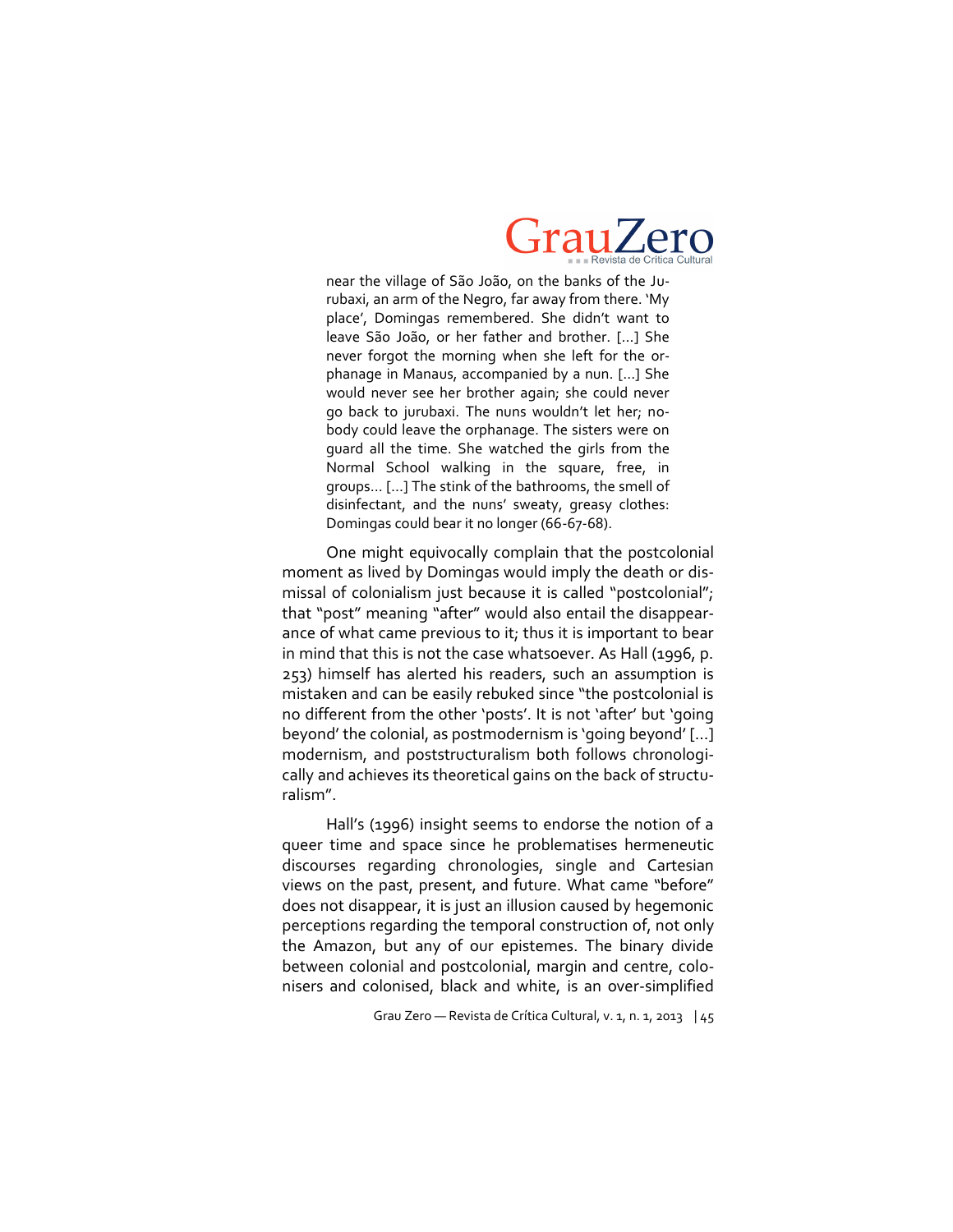view of different regimes of reason, as usually all binarisms are. The assumption that there is always an opposition to the other side requires that there are definite spaces and times. These definite spaces end up being outlined more ideologically than spatially or temporally, and the imaginary boundaries that set their limits are bound to the subjectivity of the postmodern look as problematised by Colás (1994).

Hatoum's novel seems to go through such direction since it emphasises the fact that there has been no ending for colonialism; the colonial nature of the contemporary experience of Amazonian natives and c*aboclos*—such as Nael and Domingas —does, in a way, show that postcolonialism is not at all what comes "after" the colonialism of the Amazon; it is, on the contrary, what stands for the institutionalisation of such colonialism in a hegemonic, however modern, episteme. In other words it feeds the system; it keeps it alive. The contemporary contextual moment might now be different, but the exploitation and animalisation of people like Domingas have not been left behind, it has only been resystematised afresh in the terms of Latin Americanpostmodernity. Domingas is still deemed a savage in the midst of a civilised forest; she is still a slave, though now in a more updated style:

> I went out to do shopping at any time, and tried to help my mother, who never stopped for a minute. It was one thing on top of another. Zana invented thousands of tasks every day […]. Also, there were the neighbours. They were a lazy bunch, and kept asking Zana to do little favours, and off I would go to buy flowers at a house out in the Vila Municipal, or a piece of organdy from the Casa Colombo, or take a message to the other side of the city. […] To go into the Reinosos' kitchen I had to take off my sandals; that was the rule. In the house there were maids that Estelita always complained about to Zana. They were so clumsy, so carless, no use at all! There was no point in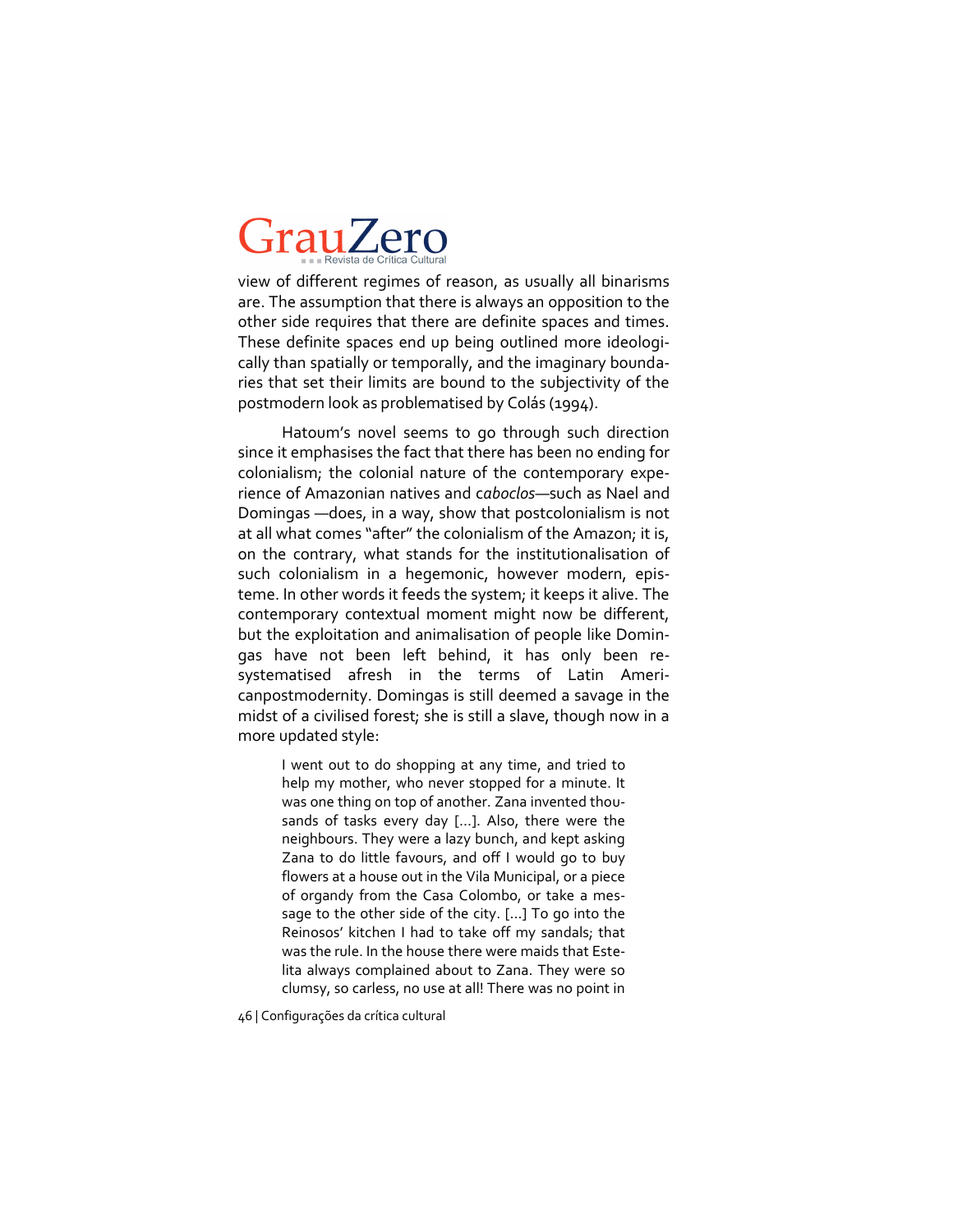

trying to educate these savages; they were all lost cases, an utter waste of time! (74-75).

What makes the situation of Nael and his mother—the former being a *caboclo* and the latter an Amerindian—even more problematic is their lack of what Robert Miles (1993, p. 23) calls a "universal citizenship". According to the author race ends up working as one of the several tools that effect the re-dimensioning of meanings and resources to those who can be seen as legitimate citizens by this new order dictated by capitalism. It is not the race of the margin per se that hinders the possibility of fighting against its inevitable exclusion during this process, but the specific instances that mark its impossibility of acquiring the "universal citizenship" that hegemony seems not only to propagate, but especially to merchandise—both for the ones who can get it as well as for the ones who never will.

What the author seems to bring up here is the fact that the social structures of some peoples and communities grant them more possibilities of articulation of a more delineated citizenship; this sense of belonging to a community or people actually enacts the very definition by which they are known. The universalisation of citizenship, or the identity of a people as a whole, comes to pass when the imposition of discourses of power establishes an idealised patter for citizenship that can only be reached when one modulates his/her singularities; that is, the Westernisation of the Amazon, even though coming from an identifiable and relative locale, is able to universalise a single notion of citizenship that no Amerindian can ever be capable of sharing with a cherry-picked elite. Ironically, this apparent impossibility of universalised citizenship is caused by the very same system that advocates its obliteration.

Grau Zero — Revista de Crítica Cultural, v. 1, n. 1, 2013 | 47 The matriarch in the house, Zana, even though valuing education as a possibility of granting Amazonians with this "universal citizenship" seems to endorse that only when it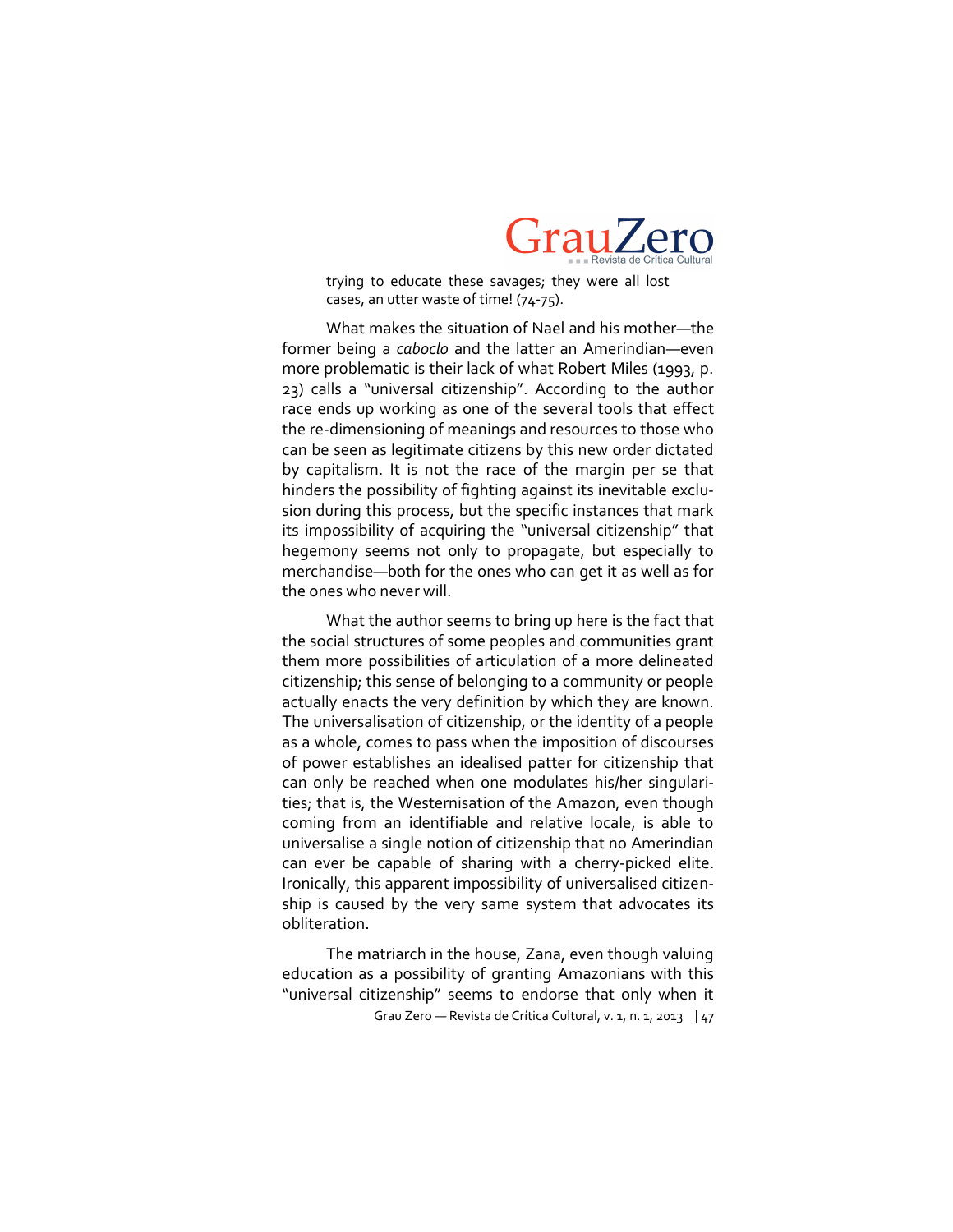goes to her sons—that is, those of purer breed. For Zana, Nael's condition places him in a distinct stage if compared to the brothers, and by obstructing his possibilities of studying as his only means to evade his impalpable and predictable destiny as a *caboclo* being left behind by the system, she seems to be willing to make that clear; if the brothers deserve the "universal citizenship" which is being brought by Westernisation, Nael's fate is to be forgotten by it; that is what is expected of him:

> I missed classes two or three times a week. With my uniform on and ready to go, Zana's orders put paid to my morning in school: 'You've got to pick up the dresses from the seamstress and the go by Au Bon Marché to pay the bills'. I could easily do those things in the afternoon, but she brooked no refusal. My homework was late; the teachers reprimanded me and called me thickhead, lazybones and worse. I did everything in a hurry; even now I can see myself rushing from morning till night, desperate to get some peace, to sit in my room far from voices, threats and orders (80-81).

The fact that Nael "could easily do those things in the afternoon" is an evidence that Zana's interest is not only in getting her dresses back or having her bills paid; she seems to be trying to (dis)place him in his preordained space as a *caboclo* who does belong to the system, but as far as he understands his roles—which are pretty limited—in it. For her it does not matter if Nael "missed classes two or three times a week" since a native as his mother or a *caboclo* like himself going to school stands for a useless effort—just like it seems useless for the neoliberal system to respect and listen to Amerindians and *caboclos* when the subject to be addressed is their part in the contemporary developmentalist picture.

Zana, therefore, by "colonising" Nael, seems here to impersonate this new face of Imperialism, one that, by pro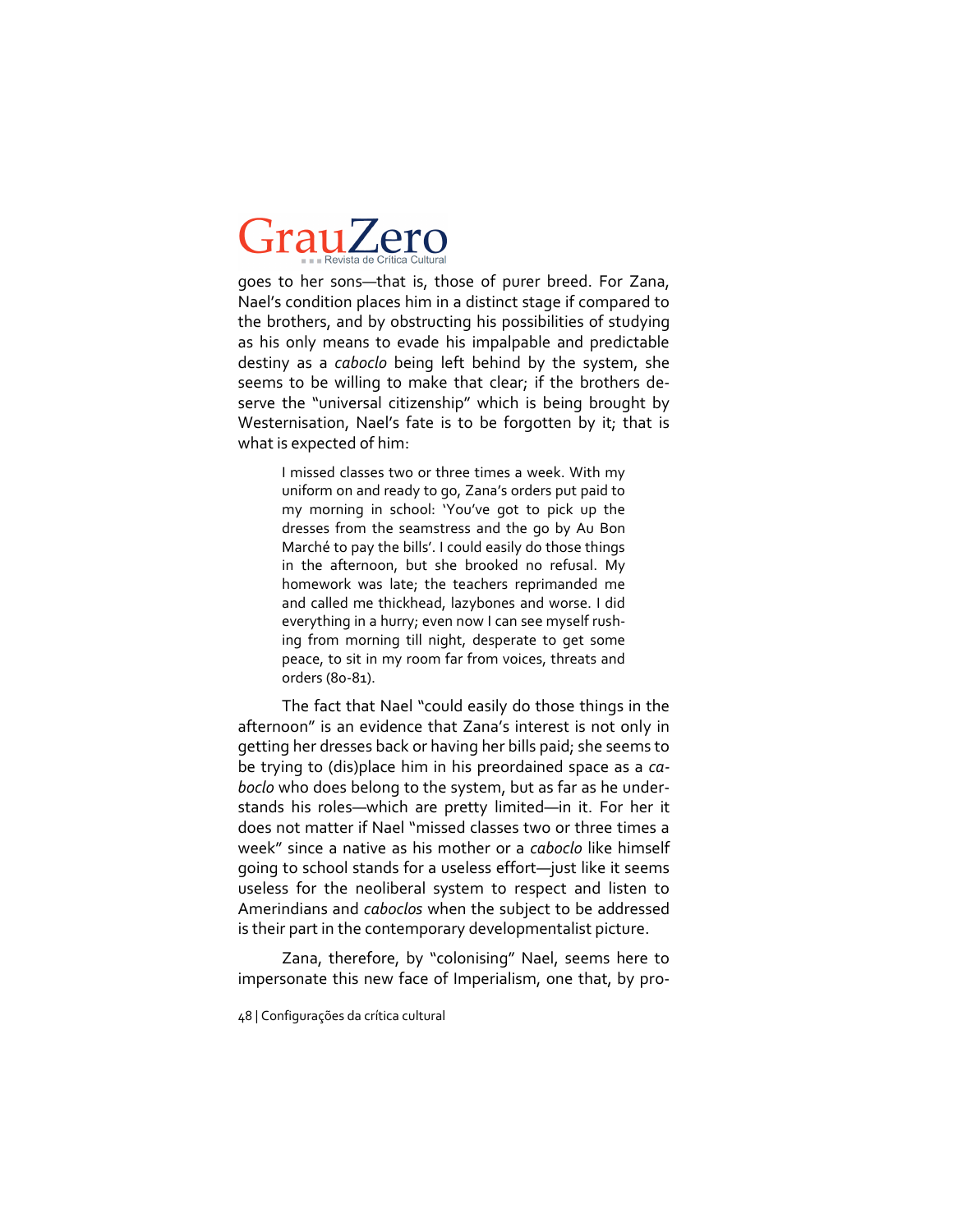

moting the sole maintenance of colonialism, problematises the notion that the "post"-colonial Amazon is deprived of the colonial Amazon. Discursively it is fairly undemanding to assert that the melting pot resulting from the colonisation and neocolonisation of the Amazon has created a hybrid but equally autonomous population; however, if this were really one of the goals of Western development, then its homework would be much later than Nael's.

Nevertheless, despite the unquestionable correlation between the colonial and the postcolonial Amazon, these two distinct periods, perspectives, and possibilities of transformation cannot be understood as defining interchangeable historical moments since one is permeated by binary social, political, ecological and racial notions while the other is marked by the opportunity of relativisation of the hegemonic discourses that have nourished such dichotomies. Indeed, it is exactly "because the relations which characterised the colonial are no longer in the same place and relative position that we are able not simply to oppose them but to critique, to deconstruct and try to go beyond them" (HALL, 1996, p. 254).

This is why Hall (1996, p. 251) still argues that in this postcolonial moment, the transverse, transnational, transcultural movements, which were "always inscribed in the history of colonisation, but carefully overwritten by more binary forms of narrativisation, have, of course, emerged in new forms to disrupt the settled relations of domination and resistance inscribed in other ways of living". That is, pre-assigned meanings of domination, resistance, freedom, autonomy are disrupted by "the transverse, transnational, transcultural movements" upheld by the protagonists of this "postcolonial moment". If Yaqub is the protagonist of Western progress, Nael, Domingas, Halim, and Omar are the protagonists of a "counter-progress", the ones whose lives deviate from the main theme performed by Yaqub inasmuch as the whole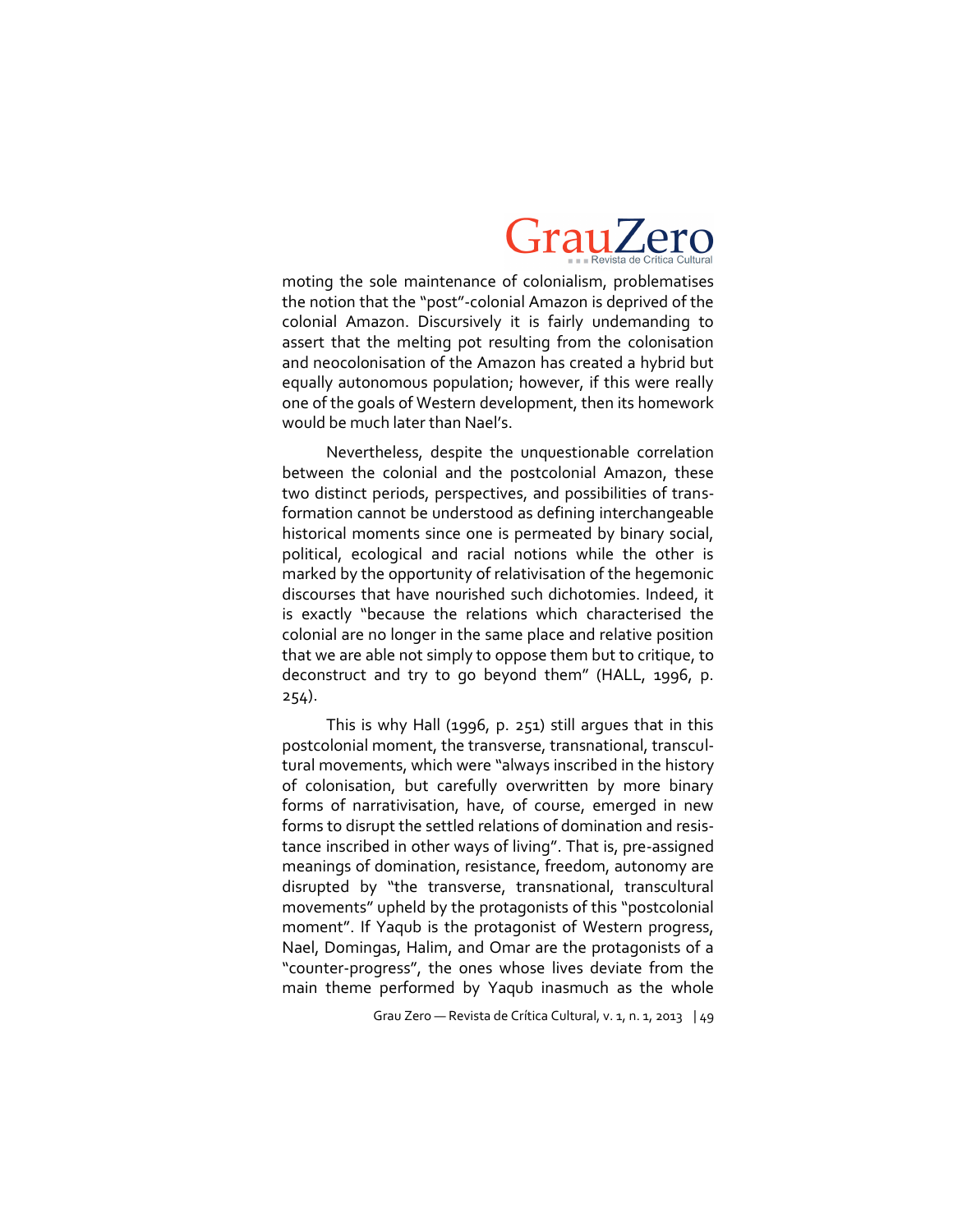narrative becomes discombobulated by their version and experience of events.

Omar, in this sense, seems to be the one who emerges in *The Brothers* (2000) as the postcolonial subject who most draws the attention not only of other characters but also of the reader due to his excessively uncommon "ways of living", reason why he becomes the laughing stock of the neighbourhood: "He filled his hands with the little pink fruits, and hungrily bit into the ripe ones, purple and fleshy. The children from the slum came to plague him: a grown man like him, on all fours, smelling the flowers, twisting the ingás and sucking their white berries" (HATOUM, 2000, p. 204). Omar's contact with the Amazon, with Manaus, indeed "disrupt the settled relations" which are common in the region, and, although Nael finds his behaviour quite bizarre, the reader notices that, as mentioned before, the narrator gradually starts to crave Omar's self-indulgence: "He enjoyed this freedom, and even made you feel like doing the same" (HATOUM, 2000, p.220).

One could, thus, draw a parallel between the differing but interrelated ways in which the stability of the hegemonic system is threatened by the postcolonial subject represented by Omar through his queer perspectives and behaviours. Notwithstanding his individual interests—this he shares with the system—when making his "deviant" choices, the norms of progress cannot afford to allow deviances to happen; the fact that Omar himself is not bothered whatsoever by the nonwestern character of both the Amazon and his daily activities, the means whereby he chooses to pursue joyful events— such as the one just mentioned—are absolutely unnerving for the Imperial system.

50 | Configurações da crítica cultural Finally, perhaps one could conclude that Omar's behaviour is a hazard for hegemony because it not only problematises universal beliefs about freedom and autonomy, but also regarding how time and space should be managed in order to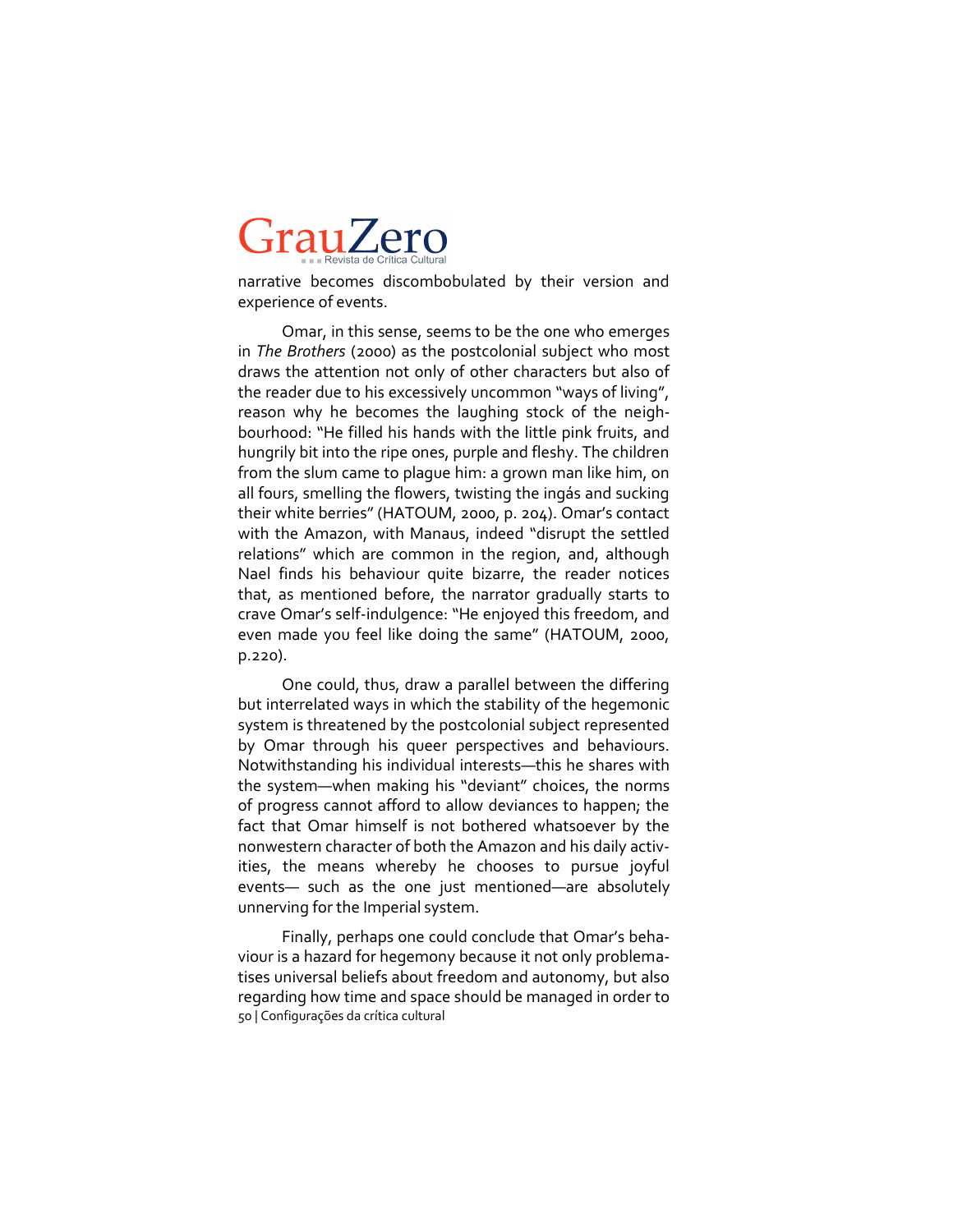

be mastered. While Yaqub is willing to accept each step of a capitalist mainstream chronology, studying and working hard in order to enjoy life only after retiring—such as most of us have learned to do, Omar is not following such pattern at all; if Yaqub looks at the future as the possibility of life, Omar looks at his present, endeavouring to enjoy every moment he can; and such behaviour is contemptible in a capitalist world.

In such world one is not supposed to be as happy "as a kid", to enjoy a moment without paying for a ticket, to feel free without being westernised; those who do it are, like Omar, considered scatterbrained, irresponsible, selfish, reckless, and obtuse. This is, nonetheless, not the case whatsoever; in this sense Halberstam's (2005, pp.  $4-5$ ) words might conclude this topic better than I would: "Within the life cycle of the Western human subject people who live in rapid bursts [...] are characterized as immature and even dangerous. But their ludic temporality […] reveals the artificiality of our privileged constructions of time and activity".

#### **Final Remarks: So "Where" and "When" is the Amazon?**

It is clear that Hatoum's characters, especially Omar and Nael, put into question the hegemonic notions of time and space; the fact that they bring forth an Amazon which does not fit in the mainstream chronologies of globalisation and progress, allow the reader to rethink about such biased narratologies. It is the margin trying to communicate with the centre, and Gledson's translation empowers such voice even more. Are Hatoum's characters going to be heard now that they are able to speak in thehegemonic language? Well, it is complicated; let's just say the international book trade is not so worried about counter-hegemonic discourses since it represents the hegemonic ones; that is, it allows the margin to speak, but no one can be sure there will be someone listening to it.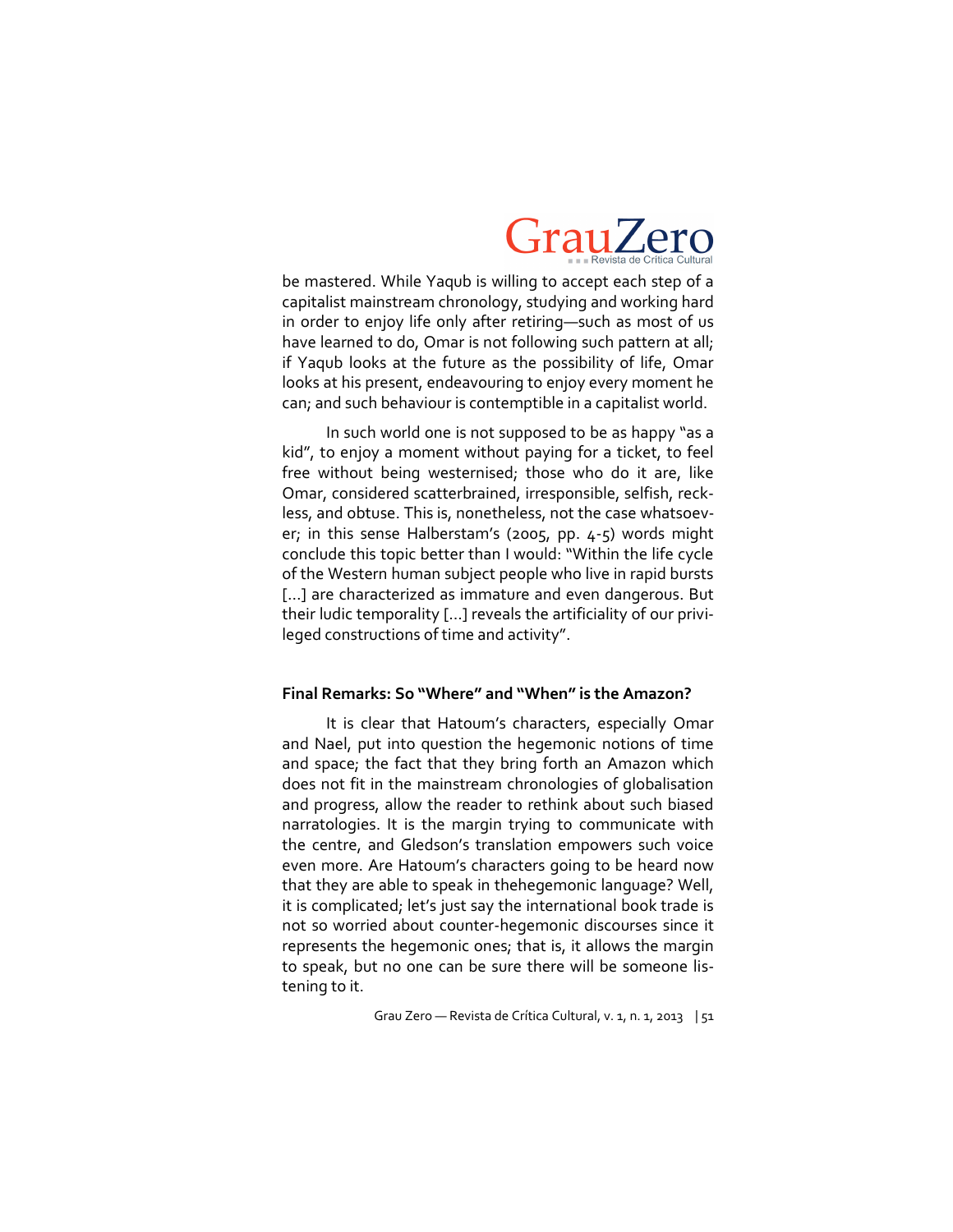Maggio (2007, p. 17) poses that "[t]he international book trade is a trade in keeping with the laws of world trade. It is the embedding network which moves books as objects on a circuit of destined errancy." Deemed a commodity, and depending on editorial and governmental interests, the conditions that circumscribe avant-garde literature produced by authors like Hatoum and translated by professionals like Gledson go way beyond its literary potential or quality. Maggio (2007, p. 17), as a translator, finds it difficult to balance the financial and ideological interests that permeate his job and, dispassionate, believes that most translators operate in similar conditions: "At one end, the coming into being of the subject of reparation; at the other end, generalized commodity exchange. We translate somewhere in between".

The in-betweeness of translators is like the inbetweeness of the Amazon, lost between the noncommercial and commercial, the savage and civilised, the backward and progressive, the past and the future, the modern and postmodern. Where it is it cannot go anywhere else for both the region and its inhabitants have been deprived of belonging in a world that, as we(st) learned to believe, has very greedy and egotistic owners. Nevertheless, if one insists on translating such picture might, sooner or later, become at least less acceptable. In the words of Judith Butler (2004, p. 228): "[I]t is only through existing in the mode of translation, constant translation, that we stand a chance of producing a multicultural understanding of [...] society. The unitary subject is the one who knows already what it is [...]".

It is, indeed, much more comfortable to be sure about the chronological status of our lives, to understand the Amazon as representative of our past and, for instance, the US as a token of this futurity we must eagerly aspire. If people have been blinded by the system, if their eyes have been directed to one single possibility, translation is potentially capable of promoting the inverted process. Giving literary translation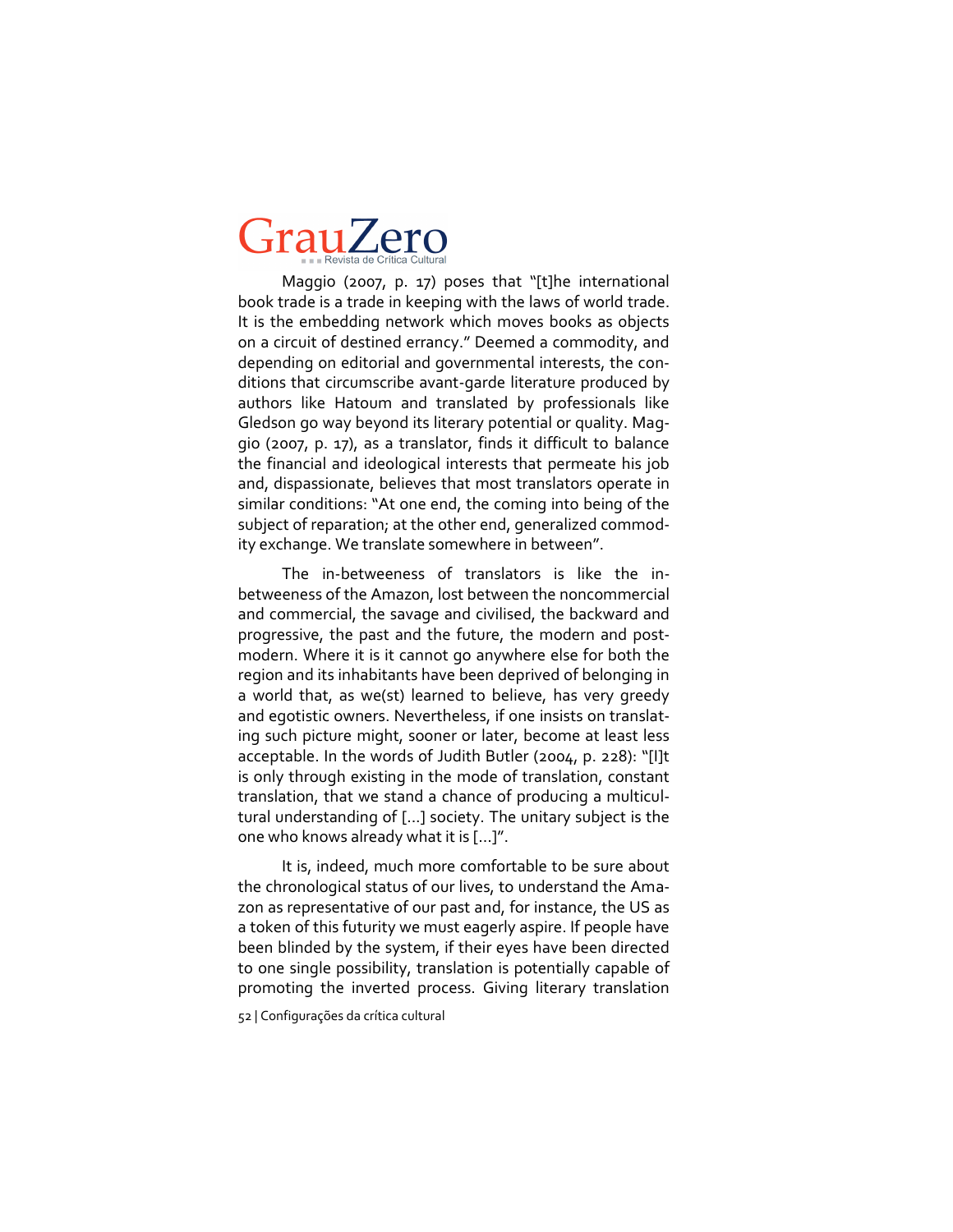

the attention it deserves, thinking of it ideologically—rather than economically, the world would possibly stop being so marginalising and centralising in order to become more entwined and intermingled by all margins which, together, could easily disrupt and resignify what is currently taken as universal.

Notwithstanding how informational globalisation has made the world, or how technologically capable of interacting we have become, the centre has been designed as unable to change, unable to ask if its mainstream chronology is, indeed, accurate and if its notions of time and space are as allembracing as they are deemed. Still according to Butler (2004, p. 228), hegemony is represented by the already mentioned "the unitary subject": "the unitary subject [...] enters the conversation the same way as it exits, who fails to put its own epistemological certainties at risk in the encounter with the other, and so stays in place, guards its place [...] refusing self-transformation".

Is this "unitary subject" becoming weaker or becoming stronger? Difficult to answer, again, since in some realms of society it seems to be close to disappearance and in others thriving from top to bottom. In the academy, through fields such as translation studies, postcolonialism, queer theory and etc. we(st) have learned to question some of the several hegemonic dogmas that permeate our society, and to give voice to marginalised discourses that had never been credited in the past.

Grau Zero — Revista de Crítica Cultural, v. 1, n. 1, 2013 | 53 But to achieve the understanding and equal rights that these areas privilege we must also change economics as to question the commodification of our space, time, culture, and life. Coulthard (2012, p. 99) articulates an interesting question, and answering it sounds as the best way for concluding this article: "While Hollywood still reigns supreme and can truly be considered hegemonic, it is perhaps the case that English letters in general [...] have lost their hegemonic